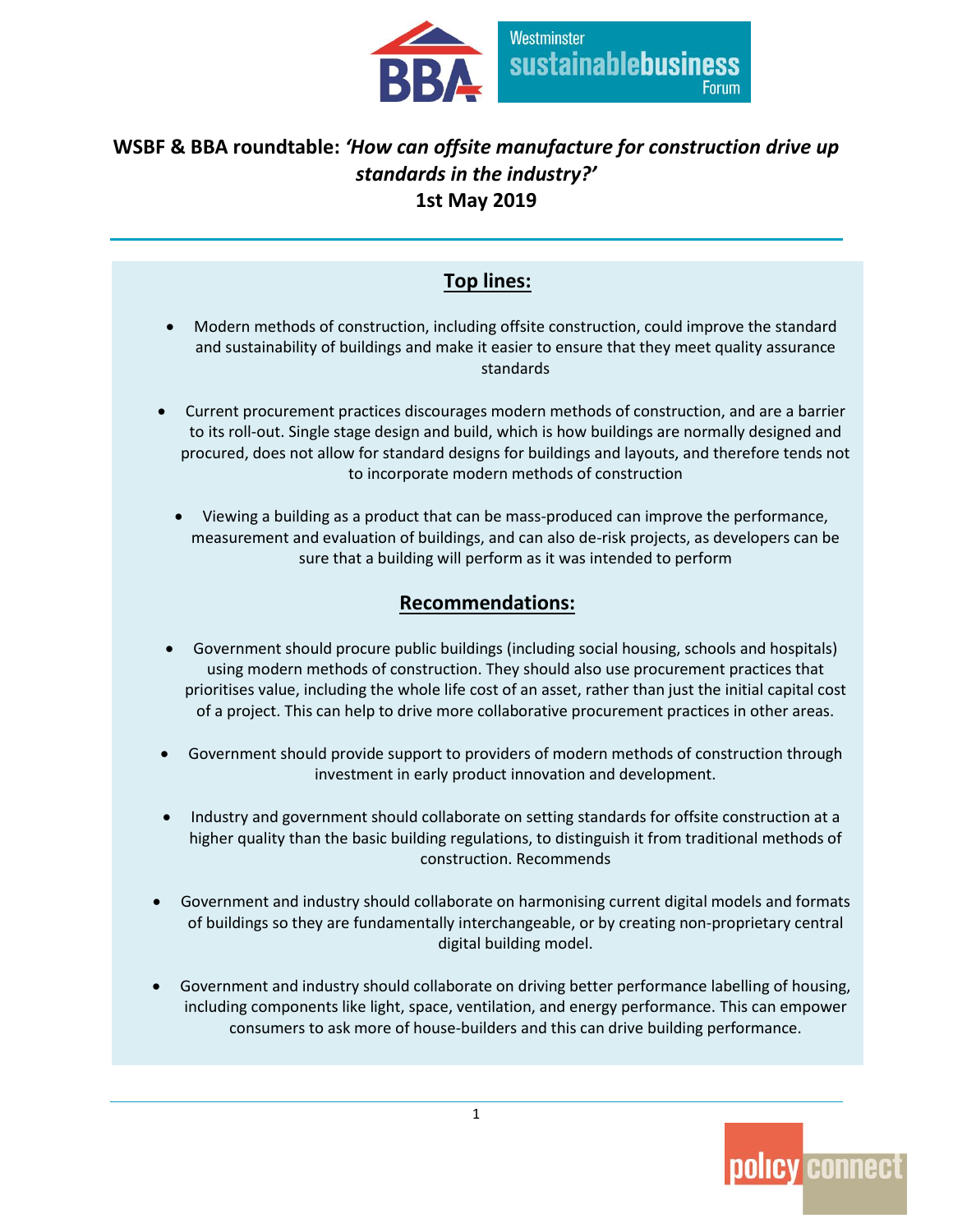

#### **Introduction**

On 1<sup>st</sup> May, the Westminster Sustainable Business Forum (WSBF) convened a roundtable sponsored by the British Board of Agrément (BBA) looking at how offsite construction can drive up standards in the construction industry. **Lord Kennedy of Southwark** was intending to chair: unfortunately business in the chamber meant he was unable to attend.

## **►Speakers**

#### **1. Paul Valentine, the BBA**

Offsite construction represents an important opportunity for the construction industry to drive up standards in buildings, improve the sustainability of structures and making it easier to ensure that buildings meet quality assurance standards.

The development of the Modern Methods of Construction (MMC) framework will be an important opportunity. The framework will refine the term 'MMC' by defining the spectrum of innovative construction techniques, and also create a more structured dataset capturing use of MMC and its performance, enabling construction stakeholders to build a common understanding of the different forms of MMC. The BBA will be looking at how their certification of building products can fit in with this framework to better characterise systems.

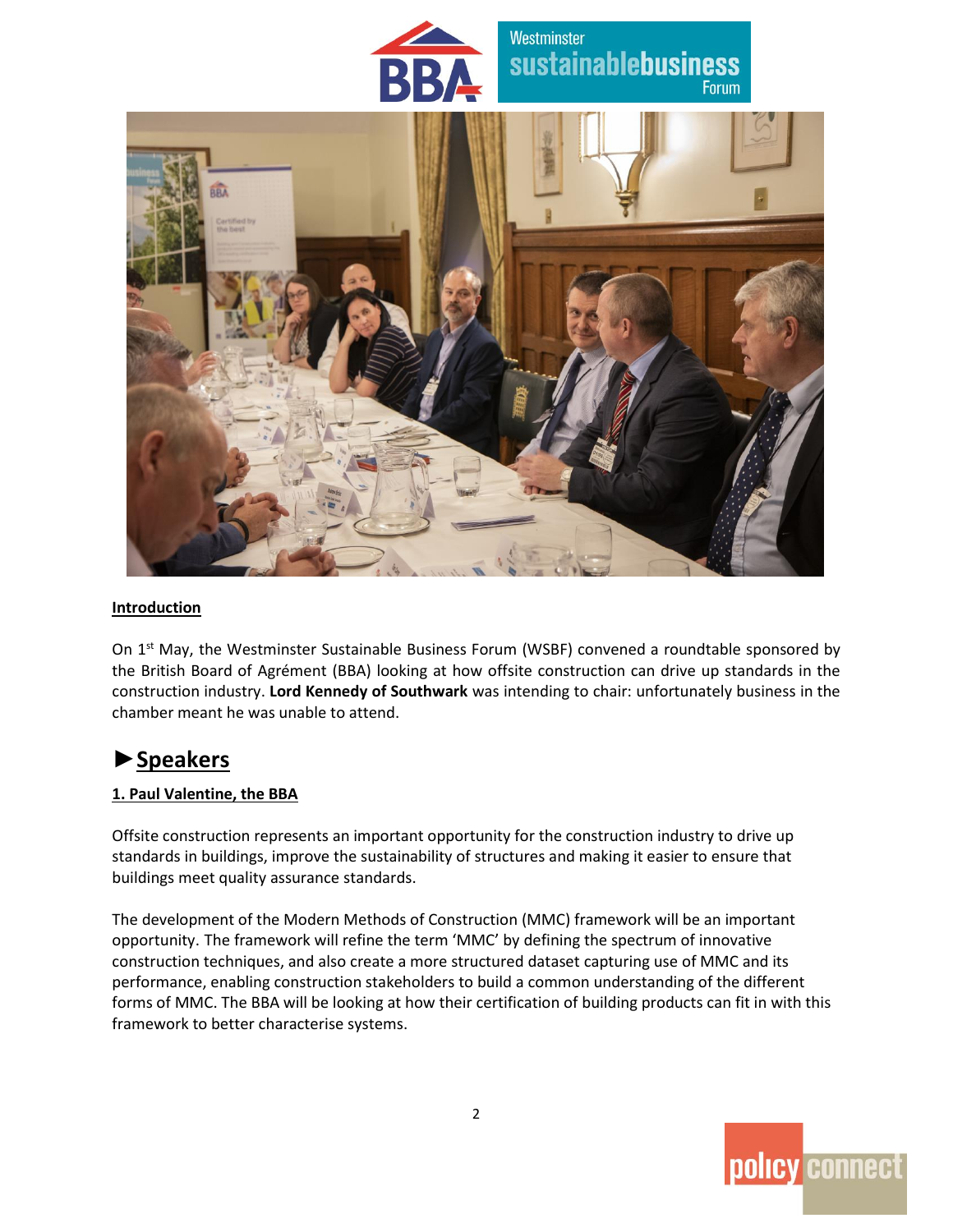

The construction industry has to be mindful of fractious certification or standards. A certain framework that schemes can sit within is required, so end-of-process stakeholders are not confused about the quality of products.

#### **2. Nigel Ostime, Hawkins\Brown**

The construction industry is very fragmented and has low productivity, and this leads to low margins and low investment. Offsite construction offers an opportunity to improve the quality of housing and increase the productivity of the construction sector, but many barriers exist. These barriers include:

- **Lack of experience and knowledge of design for manufacturing and assembly amongst architects and designers**: This is an issue because modern methods of construction have to be incorporated right at the start of the design process, and architects do not know what options are available to them to design in to the building.
- **Lack of a supply chain for producers of offsite construction products, and no central database of those who are producing them:** It is a risky area for investors to move into as it requires a lot of investment when the demand is still not there. This means the supply chain remains limited.
- **Procurement practices in construction discourage modern methods of construction.** Single stage design and build, which is how buildings are normally designed and procured, does not allow for standard designs for buildings and layouts, and therefore tends not to incorporate modern methods of construction. Designers are also not used to working on standard designs and layouts of buildings.
- **Interoperability and issues with insurance and assurance**: There is a lack of interoperability between different providers and systems, which can cause problems where a single-source supplier is considered commercially risky. A degree of industry standardisation would be beneficial. There are also variations between warranty providers. The Build Offsite Property Assurance Scheme (BOPAS) is the gold standard for assurance but the level of oversight required can deter smaller developers who use less-rigorous providers.

## **►Discussion summary**

**1. Re-thinking procurement practices:** Construction projects are not procured in a way that favours MMC. Using innovative MMC like offsite construction requires early engagement from lots of different disciplines: but current procurement also doesn't allow for engagement with the supply chain and fabricators at the critical early stage. Ultimately, manufacturers of offsite solutions need to collaborate and standardise the way that buildings and projects are delivered to develop a uniform way to approaching projects. Until the way projects are procured contractually is softened away from the lowest cost to a more collaborative approach where companies can take a risk with innovative products, they won't use MMC.

Changes to public procurement criteria could help to start this process- particularly, through procuring for value rather than lowest cost. This would mean considering the whole life cost of an asset rather than just the initial capital cost. This should lead to higher quality assets that cost less to run and maintain, and would remove the focus on low investment and lowest cost in procurement of buildings.

2. **Moving towards seeing buildings as products:** One potential change in focus could be developing buildings as if they are products rather than designing each building as a single product, moving

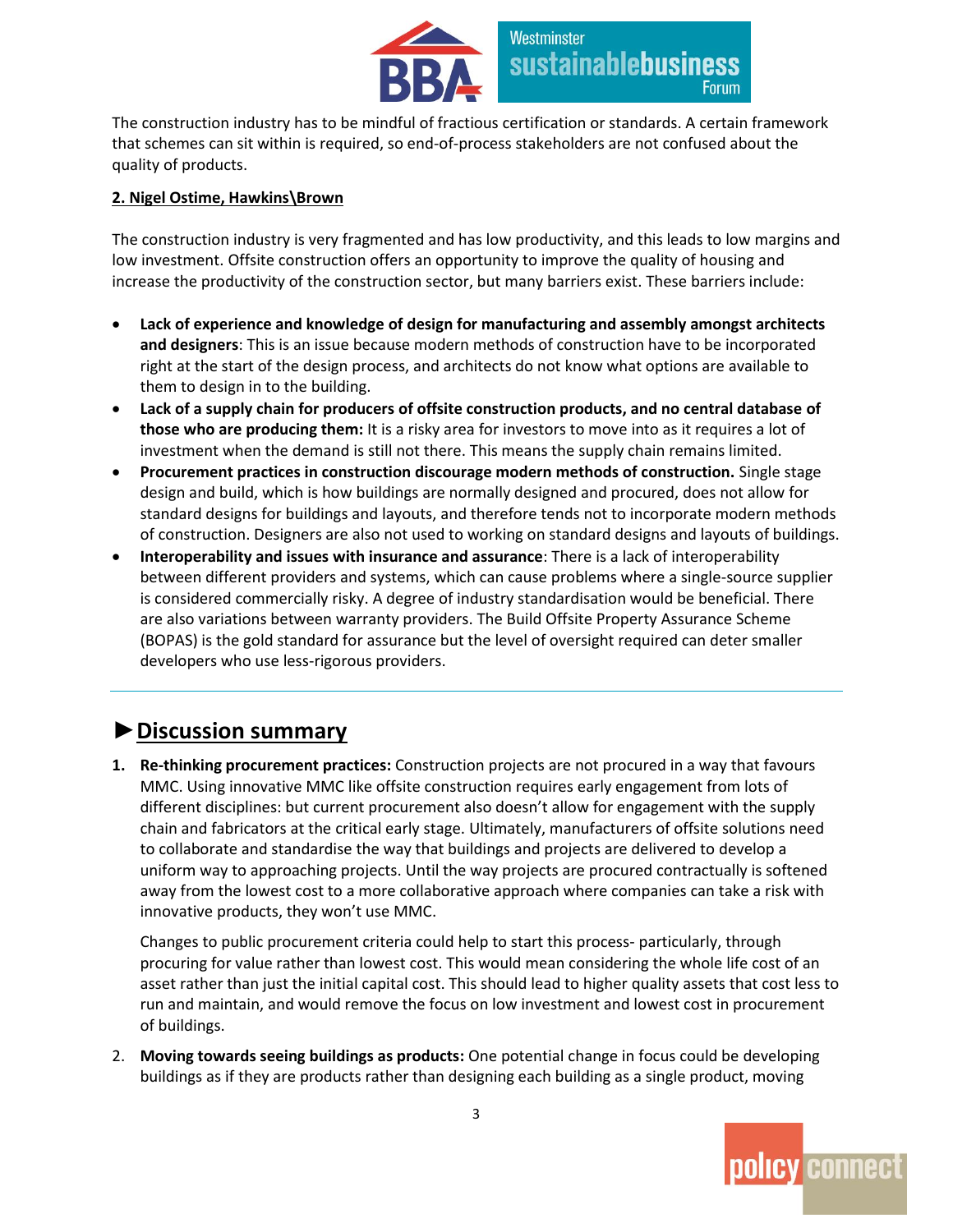

towards mass customisation of buildings. A product is made with designed intent and ensure it gets produced in a way that matches that intent and is not left to multiple levels of interpretation of different contractors.

This product focus can therefore de-risk the construction sector. It allows in-use testing of the building 'product'. The building product can then be continuously improved if there are any issues, until you can be sure that it will perform as intended. A product approach also ensures measurement and evaluation of buildings is improved, and that this evaluation is fed into the next time that this type of house is built. Traditional design and build does not allow this iterative approach to building standards.

3. **Assessing and defining performance of buildings that use MMC- moving away from lowest cost**:

The basis of performance should be durability- including life cycle costs and maintenance costs. This means understanding how different components perform and how they are going to function over time. However, current procurement practices discourage this definition of performance. The primary driver of building procurement is lowest cost: building performance is secondary to construction companies, because after the initial build period responsibility for the building is handed over to the building owner and the warranty company.

Overall, offsite construction needs to show that it can be differentiated from traditional construction. There is an opportunity to map standards for offsite construction into the building regulations, so if clients specify they want offsite construction, they will know they are buying a better product overall that is complying with higher standards. Current building regulations also discourage innovation in construction, so there must also be some form of different mechanism to specify and comply with.

4. **Capturing building information:** It can be difficult to capture information about how a building was built, the products that were used to build it and how it should be renovated, maintained and used. Digital models that embody and record this information will be important. Current digital models and formats need to be harmonised so that they are fundamentally interchangeable, or a central, non-proprietary digital model needs to be developed. There is a risk of obsolescence of building data embodied in proprietary models owned by companies like Autodesk, which could lead to the loss of data on that building.

One way that is being considered by construction companies to solve this issue is vertical integration of construction supply chains. One issue with vertically integrated supply chains, though, is that they reduce the pressure to certify that different construction products are safe. Stakeholders outside the vertically integrated system, like the end user or regulators will have to apply pressure on construction companies to prove that the decisions they have made are competent ones.

5. **Creating better performance labelling of buildings:** People don't know how to judge quality of housing, and often just buy homes on the edge of what they can afford**.** Home-owners should be given the ability able to compare different components between houses, including components like light, space, ventilation, and energy performance. Once presented as different commonalities, consumers can be empowered to ask more of house builders and this can drive up building performance.